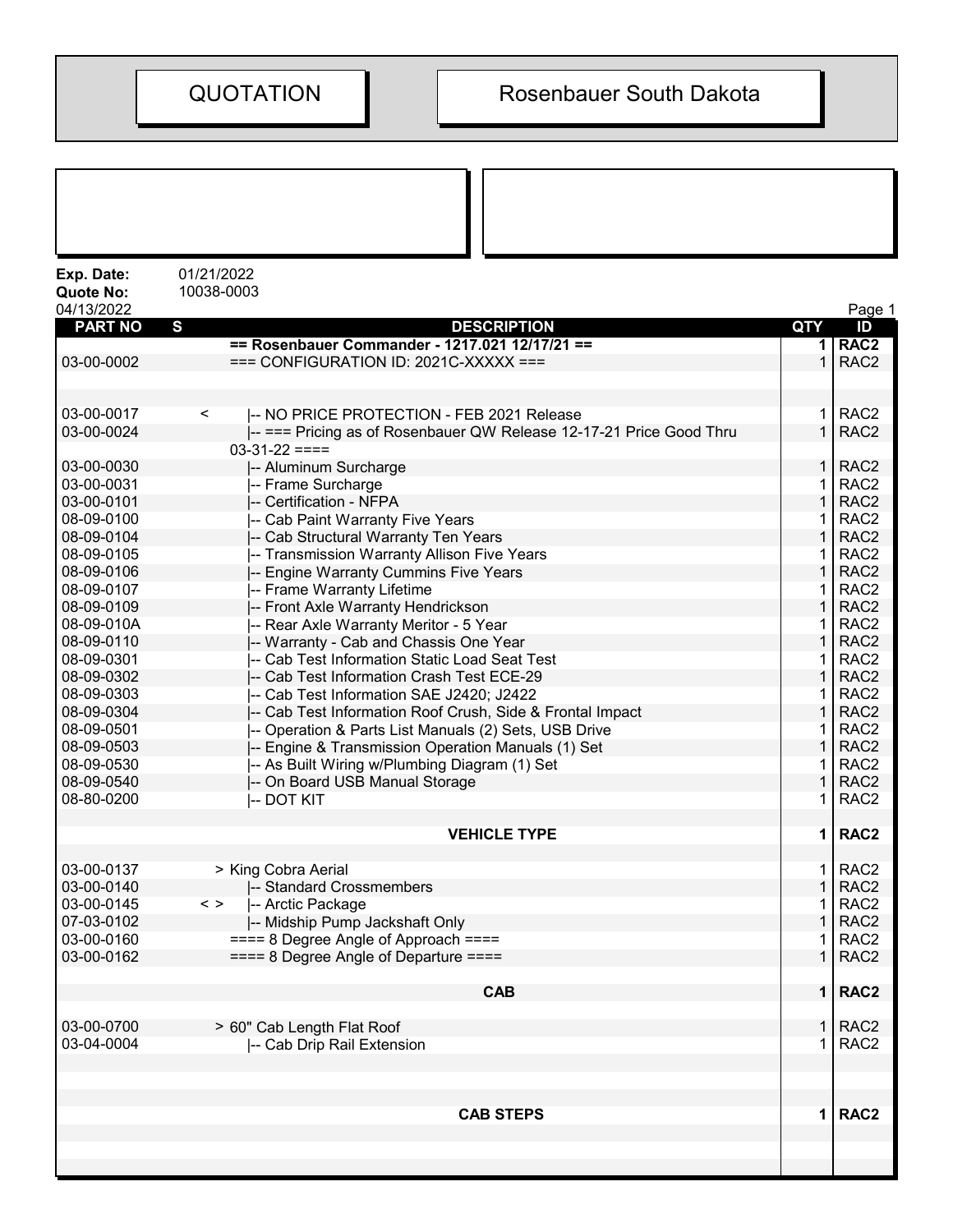| 04/13/2022     |                                                                        |                | Page 2           |
|----------------|------------------------------------------------------------------------|----------------|------------------|
| <b>PART NO</b> | S<br><b>DESCRIPTION</b>                                                | QTY            | ID               |
| 03-06-0003     | -- Stainless Steel Black                                               | 1.             | RAC <sub>2</sub> |
| 03-06-001D     | -- SS Steps Black w/Round Hole and Star Extrustion Lwr, Treadplate     | 1.             | RAC <sub>2</sub> |
|                | Middle                                                                 |                |                  |
|                |                                                                        |                |                  |
|                |                                                                        |                |                  |
|                | <b>CAB DOORS</b>                                                       | $\mathbf 1$    | RAC <sub>2</sub> |
|                |                                                                        |                |                  |
| 03-06-1015     | -- Cab Entry Doors                                                     | 1              | RAC <sub>2</sub> |
| 03-06-1025     | -- Full Length Cab Entry Doors                                         | $\mathbf{1}$   | RAC <sub>2</sub> |
| 03-06-1500     | -- No Lower Door Kick Panel (No Overlay)                               |                | RAC <sub>2</sub> |
| 03-06-1071     | -- Cab Door Insulation - 4 Door Cab                                    | 1              | RAC <sub>2</sub> |
| 03-06-1110     | -- Cab Door Hardware Black (4)                                         | 1              | RAC <sub>2</sub> |
| 03-06-1120     | -- Cab Door Locks Manual                                               | $\mathbf 1$    | RAC <sub>2</sub> |
| 03-06-1135     | -- Interior 1-Piece Door Panel Type Aluminum                           | 1              | RAC <sub>2</sub> |
| 03-06-1202     | -- Door Panel Finish Black Polyurethane                                | $\mathbf{1}$   | RAC <sub>2</sub> |
| 03-06-1225     | -- Chevron, Reflective, Interior Cab Door - Scotchlite Red/Yellow<br>> | 1              | RAC <sub>2</sub> |
|                |                                                                        | $\mathbf 1$    | RAC <sub>2</sub> |
| 04-05-0112     | -- Interior Handle Front Door Grab Handles - Red Powder Coat           |                |                  |
| 04-05-0152     | -- Interior Grab Handle Rear Door Chicago Style 34" Red Powder Coat    | 1.             | RAC <sub>2</sub> |
|                |                                                                        |                |                  |
| 04-05-0182     | -- Additional Grab Handles, "A" Pillar                                 | 1.             | RAC <sub>2</sub> |
|                | <b>CAB GLASS</b>                                                       | $\mathbf{1}$   | RAC <sub>2</sub> |
|                |                                                                        |                |                  |
| 03-08-0101     | -- Windshield One Piece - COMMANDER                                    | $\mathbf{1}$   | RAC <sub>2</sub> |
| 03-08-0102     | -- Windshield Wiper System Single Motor (2) Wipers - 3D Grille         | 1              | RAC <sub>2</sub> |
| 08-02-0135     | -- Windshield Wiper Activation Switch on Driver Panel                  | $\mathbf{1}$   | RAC <sub>2</sub> |
| 03-08-0116     | -- Window Driver Power                                                 |                | RAC <sub>2</sub> |
|                |                                                                        | 1              | RAC <sub>2</sub> |
| 08-01-0301     | -- Power Window Activation, Respective Door                            |                |                  |
| 03-08-0118     | -- Window Officer Power                                                | 1              | RAC <sub>2</sub> |
| 03-08-0210     | -- Window Driver Crew Door Power                                       | $\mathbf 1$    | RAC <sub>2</sub> |
| 03-08-0241     | -- Window Officer Crew Door Power                                      | 1              | RAC <sub>2</sub> |
| 03-08-0300     | -- Window Side Middle Driver Fixed 15.5W" x 21.5"H                     | $\mathbf{1}$   | RAC <sub>2</sub> |
| 03-08-0350     | -- Window Side Middle Officer Fixed 15.5"W x 21.5"H                    | 1              | RAC <sub>2</sub> |
|                | <b>CAB INTERIOR AND TRIM</b>                                           | $\mathbf 1$    | RAC <sub>2</sub> |
|                |                                                                        |                |                  |
| 04-01-4999     | -- ====NO Vehicle Decontamination ADP-CC For Crew Cab Using            | $\mathbf{1}$   | RAC <sub>2</sub> |
|                | AeroClave System====                                                   |                |                  |
| 04-01-0150     | -- === Flat Cab 60" Interior Trim ===                                  | $\mathbf{1}$   | RAC <sub>2</sub> |
| 03-09-8010     | -- Cab Insulation Interior Ceiling                                     | 1              | RAC <sub>2</sub> |
| 03-09-8015     | -- Cab Insulation Engine Tunnel                                        | 1              | RAC <sub>2</sub> |
| 03-09-8013     |                                                                        |                | RAC <sub>2</sub> |
|                | -- ===No Cab Insulation Fastening Pins===                              | 1.             |                  |
| 03-09-8017     | -- Cab Insulation Underbody, 54" & 60" Cab                             | 1              | RAC <sub>2</sub> |
| 03-09-8013     | -- ===No Cab Insulation Fastening Pins===                              |                | RAC <sub>2</sub> |
| 03-09-8020     | -- Cab Insulation Cab Damping                                          |                | RAC <sub>2</sub> |
| 04-01-1001     | -- Interior Trim Color Black, 60" Flat Roof                            | 1              | RAC <sub>2</sub> |
| 04-01-1051     | -- Interior Trim Color Black Rear Wall Flat Roof                       | 1              | RAC <sub>2</sub> |
| 04-02-1002     | -- Suspended Throttle and Brake Pedals                                 | 1              | RAC <sub>2</sub> |
| 04-02-1105     | -- Interior Floor Covering Color Black, 60"                            | $\mathbf{1}$   | RAC <sub>2</sub> |
| 04-02-1702     | -- Interior Trim Sun Visor Tinted                                      | 1              | RAC <sub>2</sub> |
| 04-02-1798     | -- Cab Coating Interior Color                                          | $\mathbf{1}$   | RAC <sub>2</sub> |
| 05-01-1050     | -- Cab Coating Interior Black Polyurethane                             | 1              | RAC <sub>2</sub> |
|                | CAB DASH AND ENGINE TUNNEL - 60" LONG                                  | 1              | RAC <sub>2</sub> |
|                |                                                                        |                |                  |
|                |                                                                        |                |                  |
| 04-03-1000     | -- Cab Dash & Engine Tunnel, Composite Dash                            | $\mathbf{1}$   | RAC <sub>2</sub> |
| 04-03-1020     | -- Cab Dash & Engine Tunnel Coating Black Polyurethane<br>>            | 1              | RAC <sub>2</sub> |
|                |                                                                        |                |                  |
|                | <b>CUSTOM CONSOLE</b>                                                  | 1              | RAC <sub>2</sub> |
|                |                                                                        |                |                  |
| 04-04-1100     | -- Havis Console                                                       | 1.             | RAC <sub>2</sub> |
| 04-04-1102     | -- Havis Console - Custom Configuration<br>>                           | $\mathbf{1}$   | RAC <sub>2</sub> |
| 04-04-1116     | -- Black Blank Plate<br>>                                              | 1              | RAC <sub>2</sub> |
| 04-04-1134     | -- Black Plates with (2) Power Point & (1) Dual USB Power Point<br>>   | $\overline{2}$ | RAC <sub>2</sub> |
|                |                                                                        |                |                  |
|                |                                                                        |                |                  |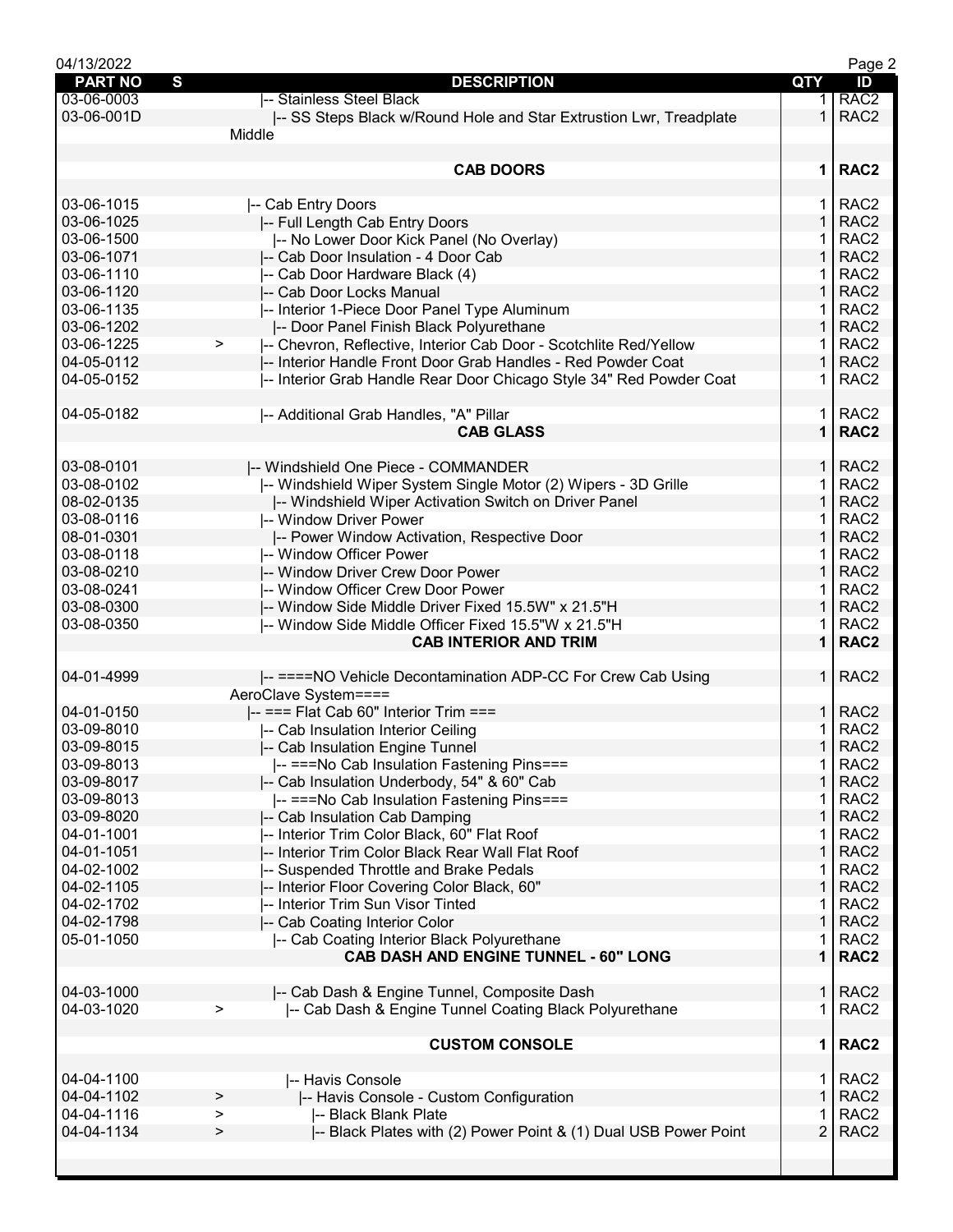| 04/13/2022     |                                                                                |                | Page 3           |
|----------------|--------------------------------------------------------------------------------|----------------|------------------|
| <b>PART NO</b> | S<br><b>DESCRIPTION</b>                                                        | <b>QTY</b>     | ID               |
| 04-04-1151     | -- Open Assy Box<br>$\geq$                                                     | $\overline{2}$ | RAC <sub>2</sub> |
| 04-04-1161     | -- Cup Holder, Dual<br>$\geq$                                                  | $\overline{2}$ | RAC <sub>2</sub> |
| 04-04-1176     | -- Black Plate for Siren<br>$\geq$                                             |                | RAC <sub>2</sub> |
| 04-04-1181     | -- Black Plate for Traffic Advisor<br>$\, > \,$                                | 1              | RAC <sub>2</sub> |
| 04-04-1201     | -- Black Plate for AM/FM Radio<br>$\,>$                                        |                | RAC <sub>2</sub> |
| 08-01-0140     | -- Instrumentation Panel Inlay - Job Color<br>$\,>$                            | $\mathbf 1$    | RAC <sub>2</sub> |
|                |                                                                                |                |                  |
|                | <b>CAB EXTERIOR - 60"</b>                                                      | $\mathbf 1$    | RAC <sub>2</sub> |
|                |                                                                                |                |                  |
|                |                                                                                |                |                  |
|                | <b>CAB HEADER - HEAT AND AC</b>                                                | 1              | RAC <sub>2</sub> |
|                |                                                                                |                |                  |
| 03-08-4000     | Cab Header / Heating and AC                                                    | 1              | RAC <sub>2</sub> |
| 05-02-0010     | -- Heating w/ Air Conditioning, Overhead, VMUX                                 | $\mathbf{1}$   | RAC <sub>2</sub> |
|                | >                                                                              | 1              | RAC <sub>2</sub> |
| 05-01-6010     | -- Cab Paint A/C Condenser on Roof<br>⋗                                        |                |                  |
| 05-02-0047     | -- Heater Hose - Silicone                                                      | $\mathbf 1$    | RAC <sub>2</sub> |
| 05-02-0053     | -- ===== No Additional HVAC Requirements====                                   | 1              | RAC <sub>2</sub> |
| 05-02-0201     | -- A/C Condenser Location Roof Mount Mid Driver Side                           | 1              | RAC <sub>2</sub> |
| 05-02-0601     | I-- ===NO Clean Air Scrubber===                                                |                | RAC <sub>2</sub> |
| 05-02-0799     | -- ======No Auxiliary Roof Mounted A/C Coleman Roughneck 13.5K<br>$\, > \,$    | $\mathbf 1$    | RAC <sub>2</sub> |
|                | $=====$                                                                        |                |                  |
| 08-02-0121     | -- Heat & A/C Activation VISTA, Rear Crew Manual                               | $\mathbf{1}$   | RAC <sub>2</sub> |
| 08-02-0100     | -- Rear Crew Controls Manual - Located Overhead Center                         | 1              | RAC <sub>2</sub> |
|                | <b>SEATS</b>                                                                   | $\mathbf{1}$   | RAC <sub>2</sub> |
|                |                                                                                |                |                  |
| 03-09-0105     | -- Seat Color Black/Red Seat Belt                                              | 1.             | RAC <sub>2</sub> |
| 03-09-01X3     | $\geq$<br>-- Seat Driver 911 Seats Inc XL 10-Way Electric ABTS                 | 1              | RAC <sub>2</sub> |
| 03-09-000A     | -- Single Retractor Seat Belt - Seats Inc                                      | 1              | RAC <sub>2</sub> |
|                |                                                                                |                |                  |
| 03-09-0121     | -- Seat Back Non-SCBA                                                          |                | RAC <sub>2</sub> |
| 03-09-02X3     | -- Seat Mounting Driver Electric XL - Seats Inc                                | 1              | RAC <sub>2</sub> |
| 03-09-0902     | -- Seat Material Turnout Tuff                                                  | 1              | RAC <sub>2</sub> |
| 03-09-0920     | -- Seat Logo Rosenbauer                                                        | $\mathbf{1}$   | RAC <sub>2</sub> |
| 03-09-3010     | -- Driver Seat Box Storage Compartment                                         | 1              | RAC <sub>2</sub> |
| 03-09-3236     | -- Seat Box Driver & Officer Storage Access Doors (2) Driver/Officer<br>$\, >$ | $\mathbf{1}$   | RAC <sub>2</sub> |
|                |                                                                                |                |                  |
| 03-09-024A     | -- Seat Officer 911 XL Seats Inc Fixed ABTS                                    | 1              | RAC <sub>2</sub> |
| 03-09-000A     | -- Single Retractor Seat Belt - Seats Inc                                      | 1              | RAC <sub>2</sub> |
| 03-09-011A     | -- Seat Back SCBA Halo Center Cushion Release                                  | $\mathbf 1$    | RAC <sub>2</sub> |
| 03-09-02X5     | -- Seat Mounting Officer Fixed XL Seats Inc                                    | 1              | RAC <sub>2</sub> |
| 03-09-0310     | $-$ ==== No Parade Panels ====                                                 | $\mathbf{1}$   | RAC <sub>2</sub> |
| 03-09-0902     | -- Seat Material Turnout Tuff                                                  | 1              | RAC <sub>2</sub> |
| 03-09-0920     |                                                                                | $\mathbf{1}$   | RAC <sub>2</sub> |
| 03-09-3020     | -- Seat Logo Rosenbauer<br>-- Officer Seat Box Storage Compartment             | 1              | RAC <sub>2</sub> |
|                |                                                                                |                |                  |
|                |                                                                                |                |                  |
| 03-09-033A     | -- Two (2) Outboard Rear Facing Seats - XL<br>$\geq$                           | 1.             | RAC <sub>2</sub> |
| 03-09-035B     | $\prec$<br>-- Seat Crew Rear Facing Outer 911 Seats Inc XL Flip-Up ABTS        | $\overline{2}$ | RAC <sub>2</sub> |
| 03-09-000A     | -- Single Retractor Seat Belt - Seats Inc                                      | $\overline{2}$ | RAC <sub>2</sub> |
| 03-09-011A     | -- Seat Back SCBA Halo Center Cushion Release                                  | $\overline{2}$ | RAC <sub>2</sub> |
| 03-09-0310     | -- ==== No Parade Panels ====                                                  | 2              | RAC <sub>2</sub> |
| 03-09-038A     | -- Seat Mounting Rear Facing Outer - XL Seats Inc.                             | $\overline{2}$ | RAC <sub>2</sub> |
| 03-09-0902     | -- Seat Material Turnout Tuff                                                  | 2              | RAC <sub>2</sub> |
| 03-09-0920     | -- Seat Logo Rosenbauer                                                        | $\overline{2}$ | RAC <sub>2</sub> |
|                |                                                                                |                |                  |
| 03-09-041A     | -- Two (2) Center Forward Facing Seats - XL<br>⋗                               | 1              | RAC <sub>2</sub> |
| 03-09-055B     | $\,<\,$<br>-- Seat Crew Forward Facing Center 911 Seats Inc XL Flip-up         | $\overline{2}$ | RAC <sub>2</sub> |
| 03-09-000A     | -- Single Retractor Seat Belt - Seats Inc                                      | $\overline{2}$ | RAC <sub>2</sub> |
| 03-09-011A     | -- Seat Back SCBA Halo Center Cushion Release                                  | 2              | RAC <sub>2</sub> |
| 03-09-0310     | $-$ ==== No Parade Panels ====                                                 | $\overline{2}$ | RAC <sub>2</sub> |
|                |                                                                                |                |                  |
| 03-09-057A     | -- Seat Mounting Forward Facing Center - XL                                    | 2              | RAC <sub>2</sub> |
| 03-09-0902     | -- Seat Material Turnout Tuff                                                  | $\overline{2}$ | RAC <sub>2</sub> |
|                |                                                                                |                |                  |
|                |                                                                                |                |                  |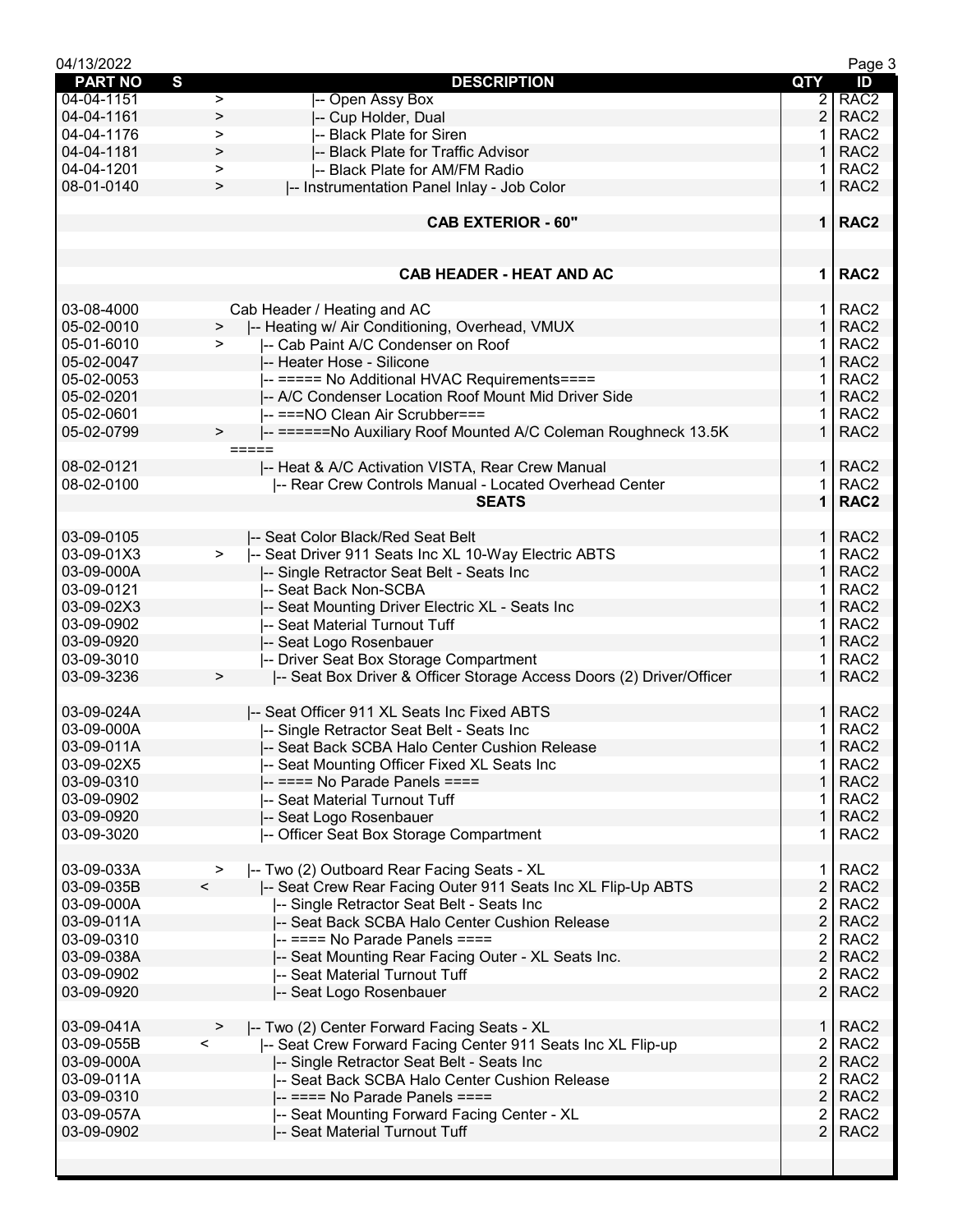| 04/13/2022     |                                                                                   |                | Page 4           |
|----------------|-----------------------------------------------------------------------------------|----------------|------------------|
| <b>PART NO</b> | S<br><b>DESCRIPTION</b>                                                           | QTY            | ID               |
| 03-09-0920     | -- Seat Logo Rosenbauer                                                           | $\overline{2}$ | RAC <sub>2</sub> |
|                |                                                                                   |                |                  |
| 03-09-3102     | -- Seat Box Three (3) Forward Facing Seats<br>>                                   | 1.             | RAC <sub>2</sub> |
| 03-09-3210     | -- Seat Box (60/54) Forward Facing Storage Access Cutout (2)<br>$\geq$            | $\mathbf 1$    | RAC <sub>2</sub> |
|                | <b>Driver/Officer Sides</b>                                                       |                |                  |
| 03-09-3214     | -- Seat Box (60/54) Forward Facing Storage Access DP Door (2)<br>$\,$             | 1 I            | RAC <sub>2</sub> |
|                | <b>Driver/Officer Sides</b>                                                       |                |                  |
| 03-09-4001     | -- Seat Box Finish - Match Cab Interior Coating                                   | 1 <sup>1</sup> | RAC <sub>2</sub> |
|                |                                                                                   |                |                  |
|                |                                                                                   |                |                  |
| 04-05-1900     | -- Exterior Grab Handles 18" Aluminum                                             | 1.             | RAC <sub>2</sub> |
| 04-05-1931     | -- Exterior Grab Handles Black W/ Lighting                                        | 1              | RAC <sub>2</sub> |
| 04-05-0252     | I-- Black Exterior Grab Handles with Red LED Lighting 18"                         | 4              | RAC <sub>2</sub> |
| 04-05-2061     | -- Exterior Grab Handles Black Scuff Plate 18"                                    | $\overline{4}$ | RAC <sub>2</sub> |
| 08-01-0800     | -- Grab Handle LED Light Actvtn w/ Parking Brake                                  | 4              | RAC <sub>2</sub> |
| 04-05-2031     | -- Additional Exterior Grab Handle - Black - Side Forward - Driver Side<br>>      | $\mathbf 1$    | RAC <sub>2</sub> |
|                |                                                                                   |                |                  |
|                | <b>CAB FRONT FASCIA</b>                                                           |                | 1   RAC2         |
|                |                                                                                   |                |                  |
| 04-08-0010     | ===== Traditional Front with Rectangular Headlamp Bezels =====                    | 1 I            | RAC <sub>2</sub> |
| 04-08-0100     |                                                                                   |                | RAC <sub>2</sub> |
|                | -- Front Grille, 3D Line-X Black Finish                                           | 1              | RAC <sub>2</sub> |
| 04-08-0026     | -- Wing Light Bezel - Line-X Black                                                |                |                  |
| 04-08-0090     | -- Logo, Rosenbauer, Grille Mount                                                 | 1              | RAC <sub>2</sub> |
| 04-08-0120     | -- Front Grille Inlay, Black Honeycomb                                            | $\mathbf 1$    | RAC <sub>2</sub> |
|                |                                                                                   |                |                  |
|                |                                                                                   |                |                  |
| 06-03-2022     | -- Fluid Checks at Grille X15                                                     | 1.             | RAC <sub>2</sub> |
| 08-00-050F     | -- Headlights, LED, Quad, with Rectangular Bezel - HiViz - Blacked Out Bezel<br>> | $\mathbf 1$    | RAC <sub>2</sub> |
| 08-00-0521     | -- DRL & Wig Wag, Alternating Headlights - VMUX                                   |                | RAC <sub>2</sub> |
| 08-01-0341     | -- Alternating Headlights Activate VISTA<br>$\, > \,$                             | 1              | RAC <sub>2</sub> |
| 08-00-0540     | $\langle$ $>$<br>-- Headlight Location - Upper Bucket                             | 1              | RAC <sub>2</sub> |
| 08-00-060B     | -- Front Turn Signals Whelen M6 LED (2) - Black Bezel                             | 1              | RAC <sub>2</sub> |
| 08-00-0632     | -- Turn Signal Located Upper Wings<br>$\langle$ $>$                               |                | RAC <sub>2</sub> |
| 08-00-060G     | -- Front Marker Lamps Face Mounted LED (Center 3 Lightings, 2 Corner) -           | $\mathbf 1$    | RAC <sub>2</sub> |
|                | <b>Black Bezel</b>                                                                |                |                  |
| 08-00-061B     | I-- Side Marker Light LED - Black (2)                                             | $\mathbf{1}$   | RAC <sub>2</sub> |
| 08-01-0303     | -- Headlight & Marker Light Activated Rocker Switch Driver Panel                  |                | RAC <sub>2</sub> |
| 04-08-0154     | Cab Fender Stainless Steel - Black                                                | 1 <sup>1</sup> | RAC <sub>2</sub> |
| 04-09-0150     | Cab Exterior Trim Stainless Steel Rear Corners, Flat Roof                         | 1.             | RAC <sub>2</sub> |
| 04-09-0182     | <b>Stainless Steel Rear Wall Cap</b>                                              | $\mathbf 1$    | RAC <sub>2</sub> |
| 04-09-0300     | Logo, Commander, Cab Sides                                                        | 1              | RAC <sub>2</sub> |
| 04-10-0351     | Mud Flaps Front                                                                   | $\mathbf{1}$   | RAC <sub>2</sub> |
|                |                                                                                   |                |                  |
|                | <b>CAB TILT</b>                                                                   |                | 1   RAC2         |
|                |                                                                                   |                |                  |
| 05-00-0221     | Cab Tilt System - Heavy Duty w/ Manual Back Up                                    | $\mathbf{1}$   | RAC <sub>2</sub> |
| 05-00-0021     | -- Cab Tilt Limit Switch                                                          | $\mathbf{1}$   | RAC <sub>2</sub> |
| 05-00-0045     | -- Cab Tilt Lock Down Indicator                                                   | $\mathbf{1}$   | RAC <sub>2</sub> |
| 05-00-0100     | -- Cab Tilt Control Receptacle Temp                                               | 1              | RAC <sub>2</sub> |
|                |                                                                                   |                |                  |
|                | <b>REARVIEW MIRRORS</b>                                                           | $\mathbf 1$    | RAC <sub>2</sub> |
|                |                                                                                   |                |                  |
| 05-00-5005     | <b>Bus Style Mirrors</b>                                                          | 1.             | RAC <sub>2</sub> |
| 05-00-715A     | S <<br> -- Ramco-Bus-Drv Dr Mt (BLK-1750TPHCHR)-Off Dr Mt                         | $\mathbf 1$    | RAC <sub>2</sub> |
|                |                                                                                   |                |                  |
| 08-01-0821     | (BLK-1750TPHCHR)-H&R, H&R(UPR)CVX                                                 | 1              | RAC <sub>2</sub> |
|                | -- Rearview Mirror Remote & Heat Switch Driver Panel                              |                |                  |
|                |                                                                                   | 1 <sup>1</sup> |                  |
|                | <b>EXTERIOR CAB PAINT</b>                                                         |                | RAC <sub>2</sub> |
|                |                                                                                   |                |                  |
| 05-01-5010     | Cab Paint Exterior Single Color                                                   | $\mathbf{1}$   | RAC <sub>2</sub> |
|                |                                                                                   |                |                  |
|                |                                                                                   |                |                  |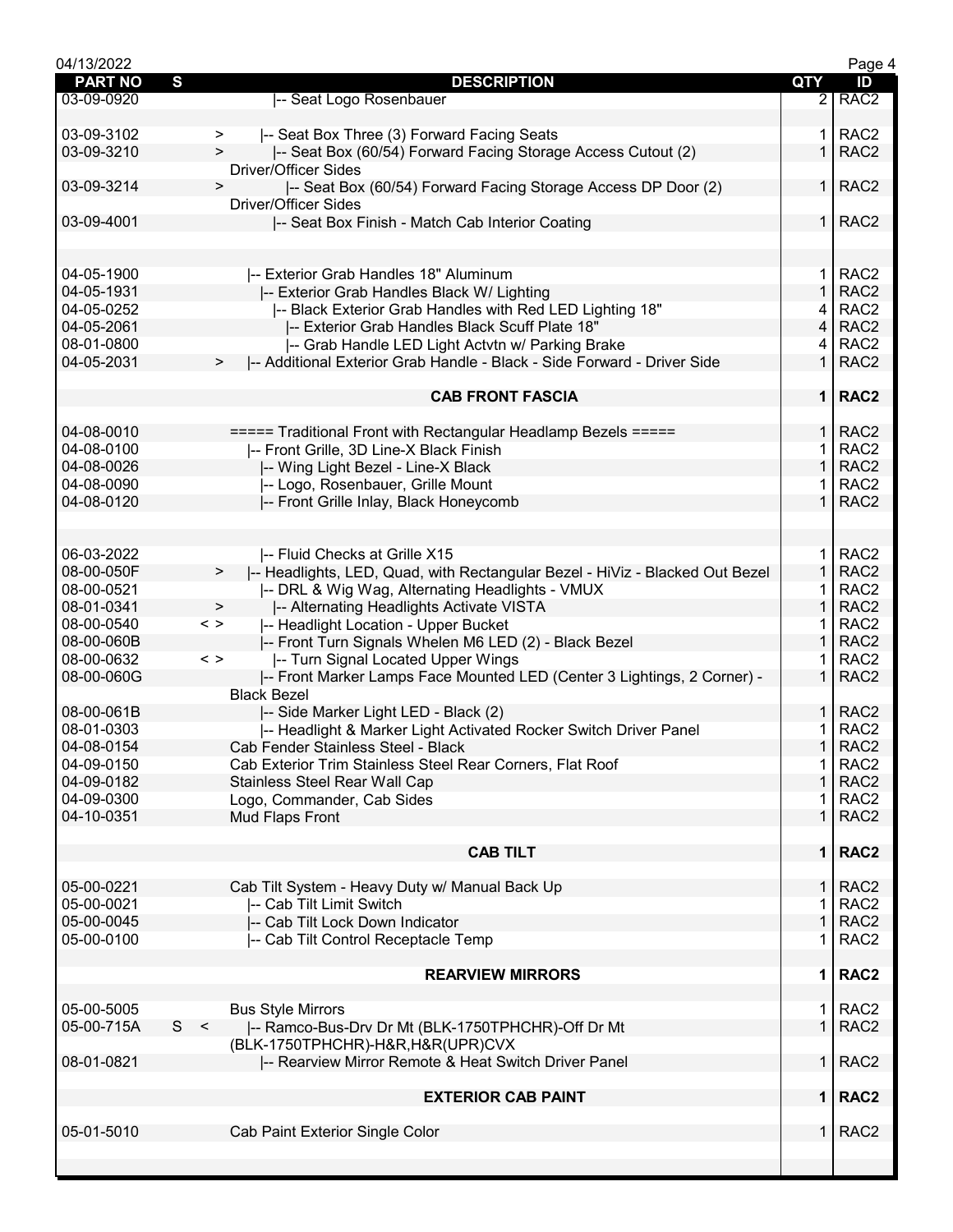| 04/13/2022     |               |                                                                      |                | Page 5           |
|----------------|---------------|----------------------------------------------------------------------|----------------|------------------|
| <b>PART NO</b> | S             | <b>DESCRIPTION</b>                                                   | QTY            | ID               |
| 05-01-5021     | $\langle$ >   | -- Cab Paint Lower / Primary                                         | 1.             | RAC <sub>2</sub> |
| 05-01-6051     |               | -- Cab Undercoating                                                  | 1              | RAC <sub>2</sub> |
| 05-01-7000     | $\geq$        | -- Paint Spray Out                                                   | 1              | RAC <sub>2</sub> |
|                |               |                                                                      |                |                  |
|                |               | <b>FRONT AXLE</b>                                                    | $\mathbf 1$    | RAC <sub>2</sub> |
|                |               |                                                                      |                |                  |
| 07-05-010D     |               | Front Axle Hendrickson SteerTek 24000#                               | 1.             | RAC <sub>2</sub> |
| 07-05-0120     |               | -- Front Wheel Bearing Lube Oil                                      | 1              | RAC <sub>2</sub> |
| 07-05-0276     |               | -- Front Suspension Hendrickson Parabolic Spring 24,000              |                | RAC <sub>2</sub> |
| 07-05-0343     |               |                                                                      | 1              | RAC <sub>2</sub> |
|                |               | -- Power Steering Gear TRW TAS 85 w/Assist- 20K and up -X15 Steertek |                |                  |
| 07-06-0420     |               | -- Chassis Alignment                                                 | 1              | RAC <sub>2</sub> |
| 07-07-0002     | >             | -- 445 Front Tires                                                   | 1              | RAC <sub>2</sub> |
| 07-07-0192     | $\langle$ >   | -- (2) Steer Tires 445/65R 22.5 Michelin XZY3 "L"                    | 1              | RAC <sub>2</sub> |
| 07-06-0436     | >             | -- Counter Acting Balancing Beads                                    | $\overline{2}$ | RAC <sub>2</sub> |
| 07-07-0742     | $\, > \,$     | -- (2) Front Wheels Alcoa Polished 22.5 x 13 Aluminum                | 1              | RAC <sub>2</sub> |
| 07-06-0524     |               | -- Front Cramp Angle 37 Degrees                                      | 1              | RAC <sub>2</sub> |
| 07-07-0940     |               | -- ==== No Run Flat Tire Safety Ring ====                            | 1              | RAC <sub>2</sub> |
| 07-07-0921     |               | -- Wheel Covers, Textured Black, Front Wheels                        | 1              | RAC <sub>2</sub> |
| 07-07-0940     |               | -- ==== No Run Flat Tire Safety Ring ====                            | 1              | RAC <sub>2</sub> |
| 07-08-0203     |               | -- Front Brakes Meritor EX225 Disc 17"                               | 1              | RAC <sub>2</sub> |
|                |               |                                                                      |                |                  |
|                |               |                                                                      |                |                  |
| 07-05-0315     |               | 4 Spoke Steering Wheel with ESC Tilt/Telescopic 18"                  | 1.             | RAC <sub>2</sub> |
|                |               | <b>REAR AXLE</b>                                                     | $\mathbf{1}$   | RAC <sub>2</sub> |
|                |               |                                                                      |                |                  |
| 07-06-0112     |               |                                                                      | 1.             | RAC <sub>2</sub> |
|                |               | > Rear Axle, Tandem, 63000# Meritor RT-58-185                        |                |                  |
| 07-06-0282     |               | -- Rear Suspension Hendrickson ULTIMAAX UMX 63000#                   | 1              | RAC <sub>2</sub> |
| 07-08-0110     | $\langle$ >   | -- Electronic Stability Control Tandem Axle - Two Valve System       | 1              | RAC <sub>2</sub> |
| 07-05-0500     | $\langle$ $>$ | -- Mud/Snow Switch                                                   | 1              | RAC <sub>2</sub> |
| 07-08-0252     | $\, > \,$     | -- Rear Brakes S-Cam Drum 16.5" x 8.6"                               | $\overline{2}$ | RAC <sub>2</sub> |
| 07-06-0300     |               | -- Rear Shock Absorbers                                              | $\overline{c}$ | RAC <sub>2</sub> |
| 07-06-0351     | >             | -- Rear Axle Differential Control w/Interaxle Diff Lock - Tandem Std | 1              | RAC <sub>2</sub> |
| 08-01-0912     | $\geq$        | -- Interaxle Control Activated Vista (Tandem)                        |                | RAC <sub>2</sub> |
| 07-07-0452     |               | I-- (8) Rear Tires 315/80R 22.5 Michelin X WORKS XDY "L"             | 1              | RAC <sub>2</sub> |
| 07-06-0436     | $\geq$        | -- Counter Acting Balancing Beads                                    | 8              | RAC <sub>2</sub> |
| 07-07-0833     |               | -- (8) Rear Wheels Alcoa Polished 22.5 x 9.00 Aluminum               | 1              | RAC <sub>2</sub> |
| 07-07-0620     |               | -- Valve Stem Extension - Tandem Axle                                |                | RAC <sub>2</sub> |
|                |               |                                                                      |                |                  |
| 07-07-0927     |               | -- Wheel Covers, Textured Black, Tandem Rear Axle                    | 1.             | RAC <sub>2</sub> |
| 07-07-0993     | S<br>$\prec$  | -- Vehicle Top Speed 65                                              | 1.             | RAC <sub>2</sub> |
| 07-08-0189     |               | -- Air Tank Brackets - Hot Dipped Galvanized                         | 1              | RAC <sub>2</sub> |
| 07-08-0302     |               | -- Park Brake Rear w/Supplemental Front                              |                | RAC <sub>2</sub> |
| 08-02-0130     |               | -- Park Brake Control Driver Dash                                    | 1              | RAC <sub>2</sub> |
| 07-08-0410     |               | -- Wabco System Saver 1200                                           | 1              | RAC <sub>2</sub> |
| 07-08-0551     |               | -- Moisture Ejectors Manual                                          | 1              | RAC <sub>2</sub> |
| 07-08-0570     |               | -- Air Supply Lines Nylon                                            | 1              | RAC <sub>2</sub> |
| 07-08-0725     |               | -- Air Horn Reservoir (1) 1200 Cu In                                 | $\mathbf{1}$   | RAC <sub>2</sub> |
|                |               |                                                                      |                |                  |
| 07-09-001T     |               | > Frame HD Triple Channel 35.00" Frame Width                         | $\mathbf{1}$   | RAC <sub>2</sub> |
| 07-09-0050     |               | -- Wheelbase Range 240" - 259"                                       | 1              | RAC <sub>2</sub> |
| 07-09-0071     | >             | -- Rear Overhang                                                     | 1              | RAC <sub>2</sub> |
| 07-09-0138     |               | -- Frame/Front Extension Hot Dip Galvanized                          | 1              | RAC <sub>2</sub> |
| 08-09-0200     |               | -- Galvanized Frame Warranty BR                                      | $\mathbf{1}$   | RAC <sub>2</sub> |
|                |               |                                                                      |                |                  |
| 07-13-0302     |               | -- Tow Hooks Painted - Shipped Loose                                 | 1 <sup>1</sup> | RAC <sub>2</sub> |
|                |               |                                                                      |                |                  |
|                |               | <b>ENGINE</b>                                                        |                | 1   RAC2         |
|                |               |                                                                      |                |                  |
| 06-00-0050     |               | -- Engine Placement                                                  | 1.             | RAC <sub>2</sub> |
| 06-00-1640     |               | -- Engine, Cummins X15, Base Spec, 2021 - Commander                  | 1              | RAC <sub>2</sub> |
| 06-00-0052     |               | -- Cummins X12 & X15 Surcharge                                       | 1              | RAC <sub>2</sub> |
|                |               |                                                                      |                |                  |
|                |               |                                                                      |                |                  |
|                |               |                                                                      |                |                  |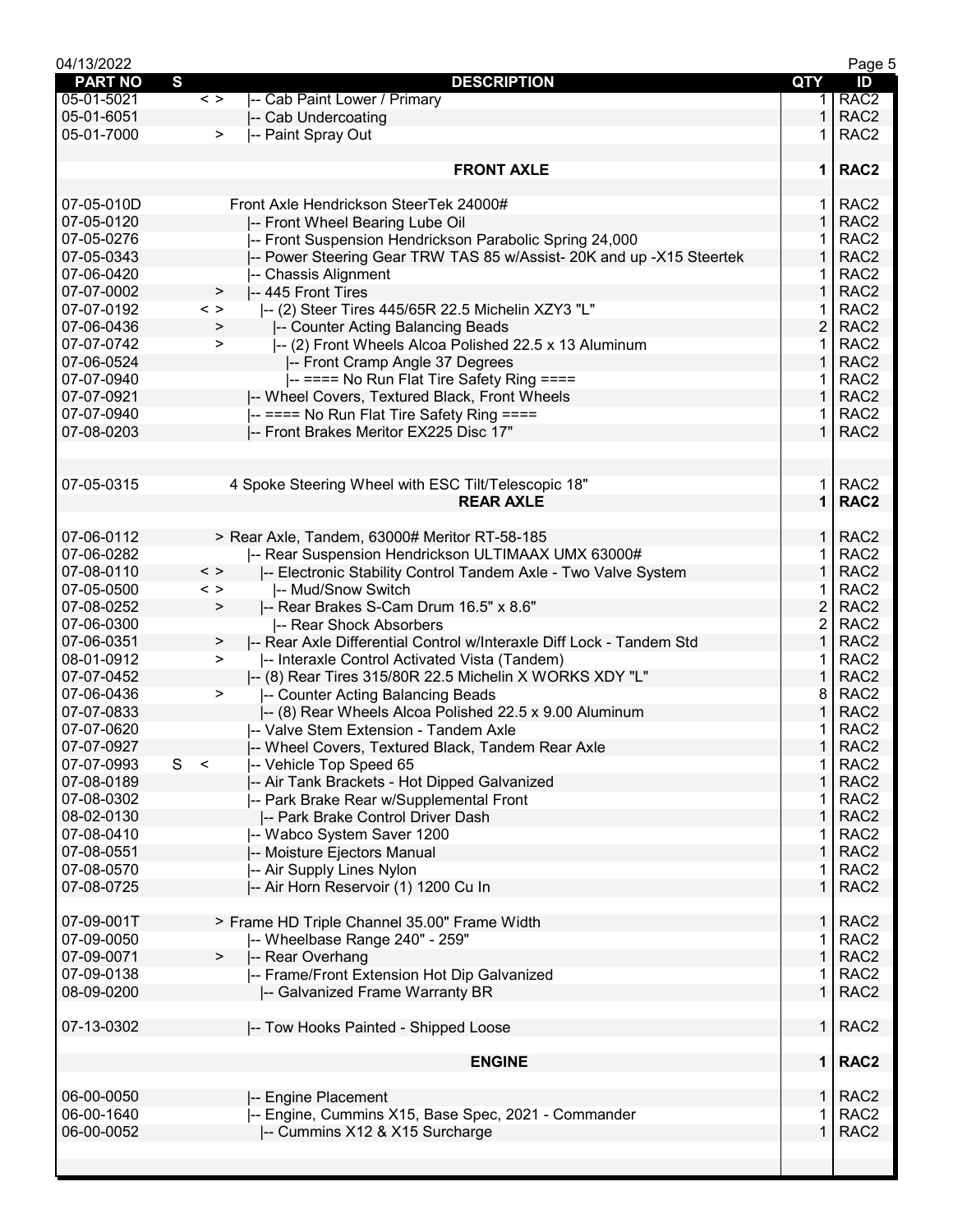| 04/13/2022     |                                                                              |                | Page 6           |
|----------------|------------------------------------------------------------------------------|----------------|------------------|
| <b>PART NO</b> | S<br><b>DESCRIPTION</b>                                                      | QTY            | ID               |
| 06-00-1644     | -- 600HP Cummins X15                                                         | 1.             | RAC <sub>2</sub> |
| 06-02-1130     | -- Fan Clutch - X15                                                          | 1              | RAC <sub>2</sub> |
| 06-04-3000     | -- Fan Clutch Programming - Standard                                         |                | RAC <sub>2</sub> |
| 06-02-1526     | -- Auxiliary Engine Brake Compression Brake (JAKE)<br>>                      | 1              | RAC <sub>2</sub> |
| 08-01-0206     | -- Auxiliary Engine Brake Control On/Off & Low/Med/Hg Switch Driver<br>$\,>$ | 1              | RAC <sub>2</sub> |
|                | Panel VMUX                                                                   |                |                  |
| 06-02-2005     | -- AC Compressor X15, ISM & Export ISL                                       | 1.             | RAC <sub>2</sub> |
| 06-03-1010     | -- Engine High Idle Speed 1250 RPM                                           | $\mathbf{1}$   | RAC <sub>2</sub> |
| 06-03-1023     | -- Engine High Idle Control Manual & Automatic VISTA                         | 1              | RAC <sub>2</sub> |
| 06-05-3030     | -- Engine Air Intake Filtration and Restriction X15                          | 1              | RAC <sub>2</sub> |
| 06-06-3760     | -- Engine Exhaust System One Piece Officer Side, 565-605 hp, X15, 2021       | 1              | RAC <sub>2</sub> |
| 06-06-4010     | -- DEF Tank - Commander (With Clearance)                                     | 1              | RAC <sub>2</sub> |
| 06-06-4100     | -- DEF Tank Access Fill Door                                                 | 1              | RAC <sub>2</sub> |
| 06-08-0100     | -- Engine Exh Acc Temp Mitigation                                            | $\mathbf{1}$   | RAC <sub>2</sub> |
| 06-08-0200     | -- Engine Exhaust Wrap                                                       | 1.             | RAC <sub>2</sub> |
| 08-02-0140     | -- DPF Control Regeneration Switch & Inhibit Switch Covered                  | 1              | RAC <sub>2</sub> |
| 06-04-2006     |                                                                              | 1              | RAC <sub>2</sub> |
|                | -- Engine Cooling System- X 15.0L                                            |                |                  |
| 06-04-4010     | -- Coolant Valve Shut Off Valve w/Connection - For Additional Heater         | 1              | RAC <sub>2</sub> |
| 06-05-1005     | -- Engine Pump Heat Exchanger X15                                            | 1              | RAC <sub>2</sub> |
|                |                                                                              |                |                  |
|                | <b>TRANSMISSION</b>                                                          | $\mathbf 1$    | RAC <sub>2</sub> |
|                |                                                                              |                |                  |
| 07-01-0108     | -- Transmission Allison 4500 EVS                                             | 1.             | RAC <sub>2</sub> |
| 07-01-0500     | -- Transmission Fluid - Standard                                             | $\mathbf{1}$   | RAC <sub>2</sub> |
| 07-02-0008     | -- Transmission GEN V-E Push Button Key Pad                                  | 1.             | RAC <sub>2</sub> |
| 07-02-0013     | -- Transmission 1 o'clock PTO                                                | 1              | RAC <sub>2</sub> |
| 07-02-0053     | -- Transmission Mode Programming 5th Startup/6th Mode<br>$\langle$ $>$       | 1              | RAC <sub>2</sub> |
| 07-02-0066     | -- Transmission Feature Programming I/O Package 198/Pumper                   | 1              | RAC <sub>2</sub> |
| 07-02-0253     | -- Driveline Spicer 1810 HD                                                  | 1              | RAC <sub>2</sub> |
|                |                                                                              |                |                  |
| 07-04-0108     | -- Fuel Filter/Water Separator Cummins FS1065                                | 1.             | RAC <sub>2</sub> |
| 07-04-0312     | -- Fuel Tank 68 Gallon/257 Liter - Dual Fill                                 | $\mathbf{1}$   | RAC <sub>2</sub> |
| 07-04-0216     | -- Fuel Lines Aramid Braid                                                   | 1              | RAC <sub>2</sub> |
| 07-04-0225     | -- Fuel Shutoff Valve (2) at Filter                                          | 1              | RAC <sub>2</sub> |
| 07-04-0230     | -- Fuel Cooler Rearward of Battery Box                                       |                | RAC <sub>2</sub> |
|                |                                                                              |                |                  |
| 08-00-0402     | -- Alternator Leece-Neville 320 Amp                                          | 1.             | RAC <sub>2</sub> |
|                | <b>ELECTRICAL SYSTEM</b>                                                     | $\mathbf 1$    | RAC <sub>2</sub> |
|                |                                                                              |                |                  |
| 08-00-0100     | > Electrical System 12V DC Weldon V-MUX                                      | $\mathbf{1}$   | RAC <sub>2</sub> |
| 08-01-0051     | -- Driver & Officer VISTA Display Weldon Vista IV                            | 1              | RAC <sub>2</sub> |
| 08-01-0054     | -- Driver Panel / Switch Panel (6 Switches) Under the Vista Screen           | 1              | RAC <sub>2</sub> |
| 08-09-0249     | -- V-MUX WARRANTY - 4 YEAR                                                   |                | RAC <sub>2</sub> |
|                |                                                                              |                |                  |
|                |                                                                              |                |                  |
| 08-02-0521     | -- ====No PWR Cable for Additional Pwr Studs====                             | 1 <sup>1</sup> | RAC <sub>2</sub> |
|                |                                                                              |                |                  |
|                |                                                                              |                |                  |
| 08-03-0110     | -- Communication Antenna Base Cab Roof - RBM Supplied<br>$\,<\,$             | $\overline{2}$ | RAC <sub>2</sub> |
| 08-03-0120     | -- Communication Antenna Cable Routing Under Officer Front Seat              | $\overline{2}$ | RAC <sub>2</sub> |
|                |                                                                              |                |                  |
| 08-04-1200     | -- Radio WB/AM/FM/CD - Console Mount<br>>                                    | 1 I            | RAC <sub>2</sub> |
| 08-04-2100     | -- Four (4) Speakers                                                         | 1              | RAC <sub>2</sub> |
|                |                                                                              |                |                  |
| 08-02-0610     | -- Weldon VDR/Seat Belt Warn - VISTA                                         | 1 <sup>1</sup> | RAC <sub>2</sub> |
|                |                                                                              |                |                  |
| 08-01-001C     | -- Commander Digital Gauge Composite Dash                                    | 1 <sup>1</sup> | RAC <sub>2</sub> |
| 08-01-001J     | -- Instrumentation Standard Digital Display With DEF                         | $\mathbf 1$    | RAC <sub>2</sub> |
|                |                                                                              |                |                  |
| 08-00-0340     | 6 Battery System                                                             | 1              | RAC <sub>2</sub> |
|                |                                                                              |                |                  |
|                |                                                                              |                |                  |
|                |                                                                              |                |                  |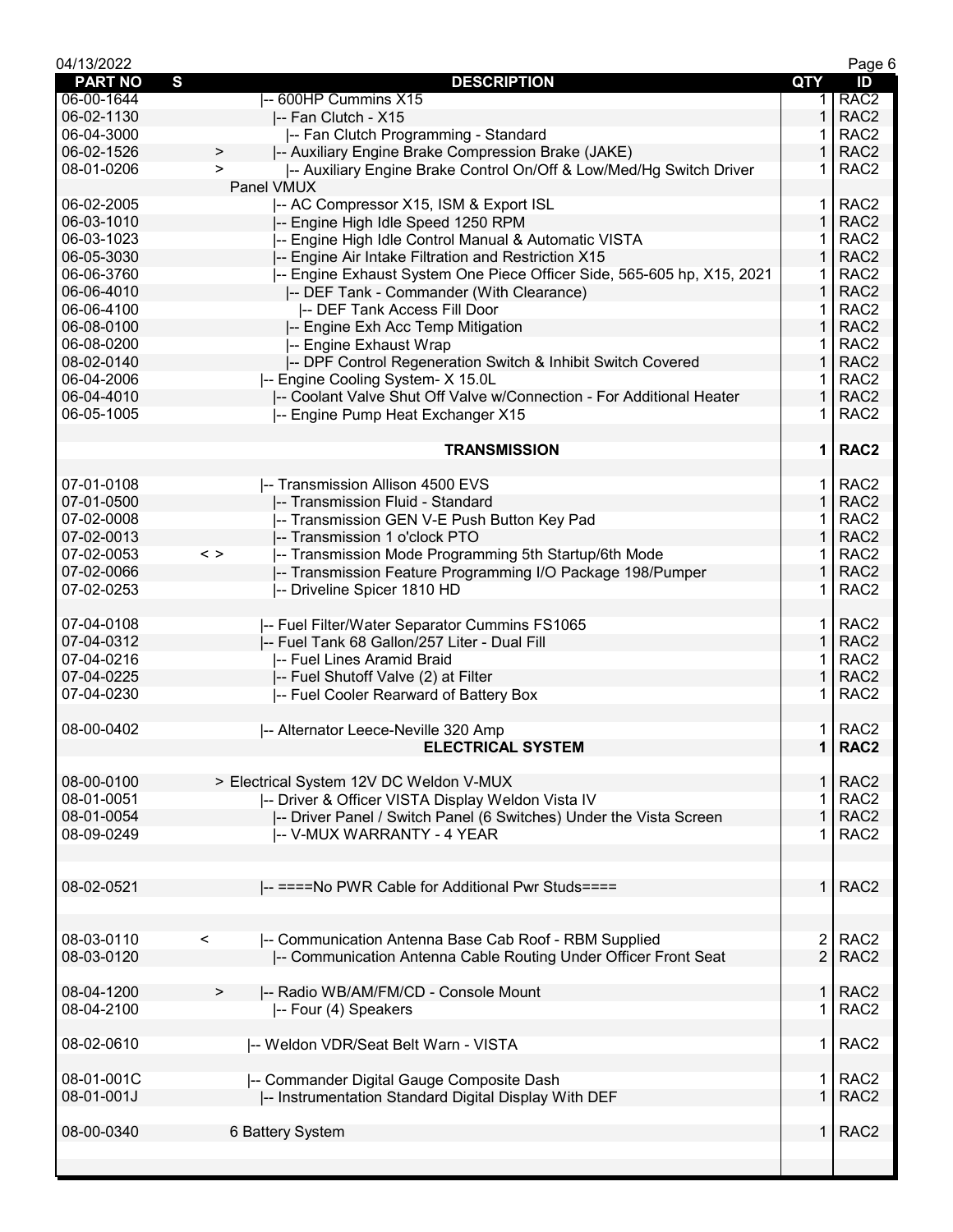| 04/13/2022     |                                                                             |                | Page 7           |
|----------------|-----------------------------------------------------------------------------|----------------|------------------|
| <b>PART NO</b> | S<br><b>DESCRIPTION</b>                                                     | QTY            | ID               |
| 08-00-0322     | -- Batteries (6) Group 31                                                   | 1.             | RAC <sub>2</sub> |
| 08-00-023A     | -- Battery Box Driver/Officer Side Hot dipped Galvinized Steel w/Covers - 6 | $\mathbf 1$    | RAC <sub>2</sub> |
|                |                                                                             |                |                  |
|                | <b>Battery</b>                                                              |                |                  |
| 08-00-0248     | -- Battery Cables (6)                                                       | 1.             | RAC <sub>2</sub> |
| 08-00-0251     | -- Battery Jumper Studs Front Driver Lower Step                             | 1.             | RAC <sub>2</sub> |
| 08-01-0034     | -- 2 Position Battery Master - Driver's Kick Plate                          | $\mathbf{1}$   | RAC <sub>2</sub> |
| 08-01-0036     | -- Ignition Switch                                                          | 1.             | RAC <sub>2</sub> |
|                |                                                                             | $\mathbf{1}$   |                  |
| 08-01-0040     | I-- Power & Ground Stud 40A Batt Direct / 15A Ignition<br>>                 |                | RAC <sub>2</sub> |
|                |                                                                             |                |                  |
|                |                                                                             |                |                  |
|                |                                                                             |                |                  |
|                |                                                                             |                |                  |
|                |                                                                             |                |                  |
| 08-00-072D     | -- Ground Lights LED Whelen 3SC0CDCR                                        |                | 4 RAC2           |
| 08-01-0751     | -- Ground Lights Activation with Park Brake                                 | $\overline{4}$ | RAC <sub>2</sub> |
|                |                                                                             |                |                  |
|                |                                                                             |                |                  |
| 08-00-0735     | -- Cab Step Lights LED (1 Per Step)                                         | 4              | RAC <sub>2</sub> |
|                |                                                                             | $\overline{4}$ |                  |
| 08-01-0753     | -- Step Lights Activated Respective Side                                    |                | RAC <sub>2</sub> |
|                |                                                                             |                |                  |
|                |                                                                             |                |                  |
|                |                                                                             |                |                  |
| 08-00-074F     |                                                                             | $\overline{4}$ | RAC <sub>2</sub> |
|                | -- Interior Dr Wrng Lts Weldon 15" Amber Drct Flash Mtd Blw Grab Hdl        |                |                  |
|                | <b>DOOR JAMB WARNING LIGHTS</b>                                             | 1              | RAC <sub>2</sub> |
|                |                                                                             |                |                  |
|                |                                                                             |                |                  |
|                |                                                                             |                |                  |
| 08-00-0783     | -- Engine Compartment Work Light LED (2)                                    | $\mathbf 1$    | RAC <sub>2</sub> |
|                |                                                                             |                |                  |
|                |                                                                             |                |                  |
|                |                                                                             |                |                  |
| 08-00-0791     | -- Interior Overhead LED Lighting - Red/Clear                               | $\mathbf{1}$   | RAC <sub>2</sub> |
|                |                                                                             |                |                  |
|                |                                                                             |                |                  |
|                |                                                                             |                |                  |
|                |                                                                             |                |                  |
|                |                                                                             |                |                  |
|                |                                                                             |                |                  |
|                |                                                                             |                |                  |
|                |                                                                             |                |                  |
| 08-00-4090     | > Dr Open/Hazard Wrn Lt, Flash, Whelen 3SR00FRR LED Rnd (Do Not Move        | $\mathbf 1$    | RAC <sub>2</sub> |
|                | Appar                                                                       |                |                  |
|                |                                                                             |                |                  |
|                |                                                                             |                |                  |
| 08-01-2010     | Back-Up Alarm Ecco 575                                                      | 1              | RAC <sub>2</sub> |
|                |                                                                             |                |                  |
|                |                                                                             |                |                  |
|                |                                                                             |                |                  |
| 08-02-0660     | -- === NO Captium System - Pick to Select ===                               | 1              | RAC <sub>2</sub> |
|                |                                                                             |                |                  |
|                |                                                                             | $\mathbf 1$    | RAC <sub>2</sub> |
|                | <b>HAAS Alert System</b>                                                    |                |                  |
|                |                                                                             |                |                  |
| 08-02-0770     | -- HAAS Alert System, HA-5                                                  | 1              | RAC <sub>2</sub> |
| 08-02-0775     | -- HAAS - 5 Year Subscription                                               |                | RAC <sub>2</sub> |
| 08-02-0771     | -- ===== No R2R (Responder to Responder) - Pick to Select =====             | 1.             | RAC <sub>2</sub> |
|                |                                                                             |                |                  |
|                |                                                                             |                |                  |
|                |                                                                             |                |                  |
|                |                                                                             |                |                  |
| 08-05-1100     | Aerial Interface - Rosenbauer Aerial - Multiplex                            | $\mathbf{1}$   | RAC <sub>2</sub> |
| 08-05-1149     | $\left  \text{---} \right $ ==== No Aerial Mount ====                       | 1              | RAC <sub>2</sub> |
|                |                                                                             |                |                  |
| 08-05-2003     | $\prec$<br>-- Aerial Pre Wire - V-Mux                                       | $\mathbf{1}$   | RAC <sub>2</sub> |
| 08-05-2021     | $\prec$<br>I-- Cobra Aerial                                                 |                | RAC <sub>2</sub> |
|                |                                                                             |                |                  |
| 08-06-0022     | > Camera System with V-Mux                                                  | 1.             | RAC <sub>2</sub> |
|                |                                                                             |                |                  |
|                |                                                                             |                |                  |
|                |                                                                             |                |                  |
|                |                                                                             |                |                  |